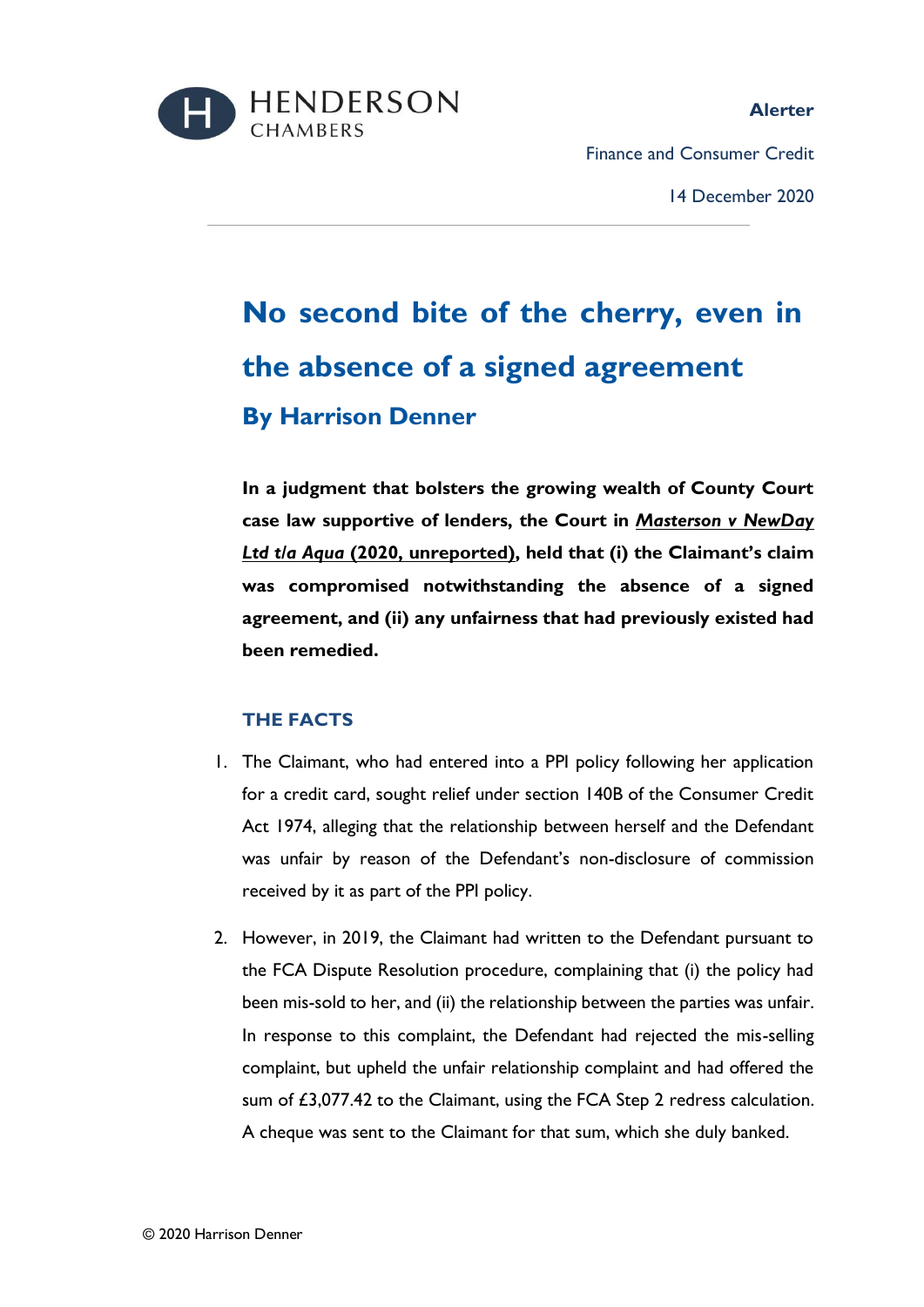

### **THE JUDGMENT**

- 3. In a judgment that will prove useful to lenders faced with claims for additional redress such as this, Deputy District Judge MacDonald, sitting in the County Court at Manchester dismissed the Claimant's claim in full, finding that: (i) the claim had already been compromised by reason of the Claimant's banking of the cheque ("the Compromise Agreement"), and (ii) in any event, the redress provided by the Defendant under Step 2 of the FCA DISP App scheme was appropriate and had remedied any unfairness in the parties' relationship. For both of those reasons, the Claimant was not entitled to the additional redress sought in this claim.
- 4. The Judge relied heavily on HHJ Belcher's decision in *Taylor v GE Money* (2020, unreported), which she described as "very helpful". In doing so, the Judge rejected the Claimant's suggestion that the Defendant was obliged to make the Step 2 payment by reason of the FCA DISP App scheme and the related suggestion that there was therefore no consideration for the Compromise Agreement. The Judge was influenced by HHJ Belcher's dicta in *Taylor*: "If I ask the question was Miss Taylor entitled as of right to a sum under the FCA scheme, I am forced to the conclusion that she was not. She could not go to court to sue for that sum; something she would be able to do if she was entitled to that money as of right". The Judge also rejected the Claimant's argument (made for the first time in pre-action correspondence) that she had cashed the cheque as partial satisfaction of her claim, that suggestion having only been made after the cashing of the cheque and therefore post-dating the Compromise Agreement.
- 5. The Judge was quick to distinguish *Arrale v Costain* [1976] 1 Lloyd's Rep 98 on the basis that, in that case, as distinct from the position under FCA the DISP App scheme, the defendant had been obliged to pay a specific sum by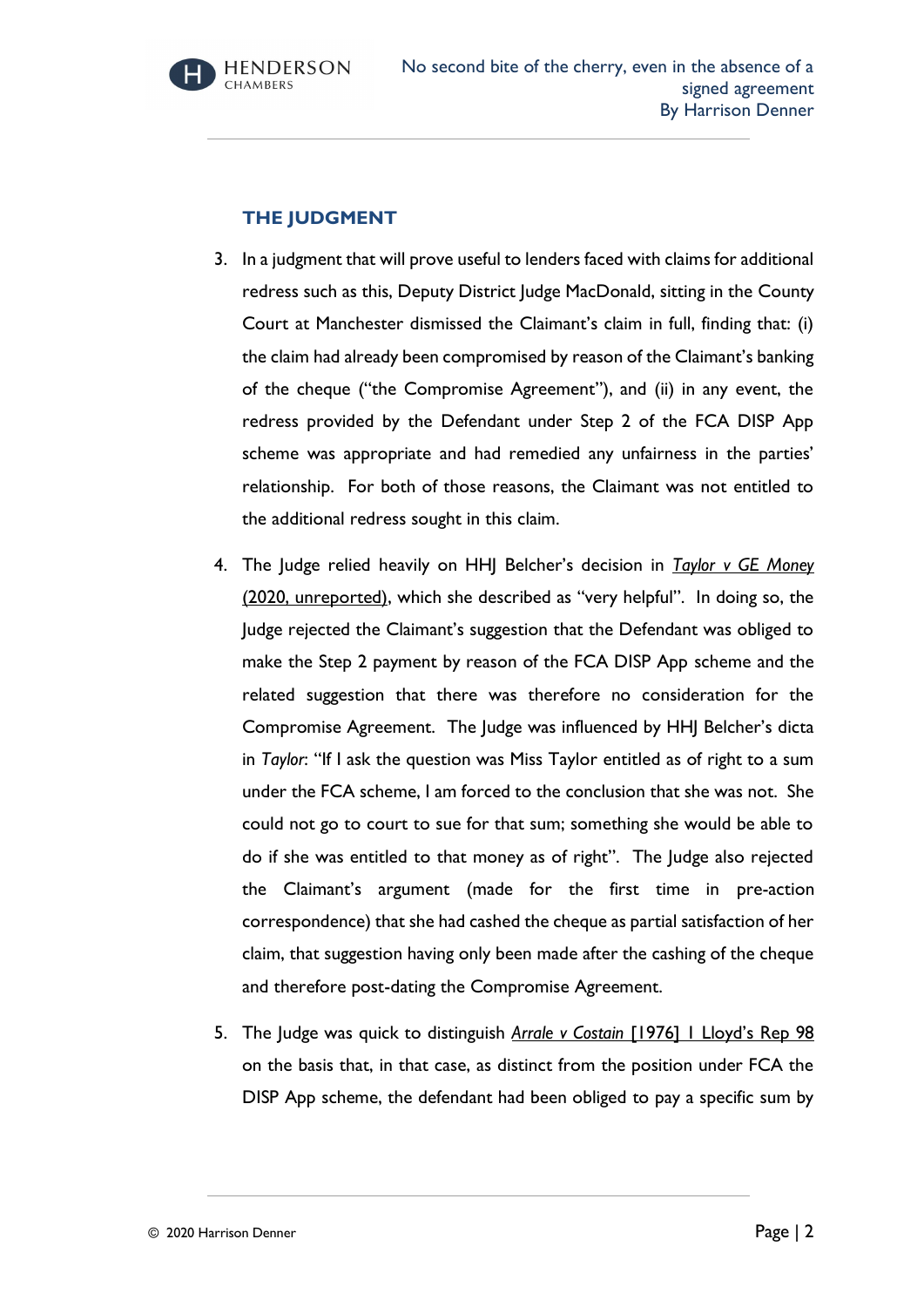

way of redress and therefore there truly was no consideration for any agreement reached.

6. Additionally, the Judge found that even if she was wrong on that question of compromise, the redress payment made under the Compromise Agreement had remedied any unfairness that existed between the parties.

### **COMMENT**

- 7. This importance of this case lies in three points:
	- a. First, it is part of a growing body of County Court decisions supportive of the argument that claims such as these have been compromised. In that regard, it should be read alongside *Finlayson v The Royal Bank of Scotland Group plc* (2020, unreported), *Clegg v The Royal Bank of Scotland Group plc* (2020, unreported), *Best v Newday Ltd* (2020, unreported) and *Cusworth v Newday Ltd* (T/A Marbles) (2019, unreported) and can be deployed at trial along with those cases as examples of the approach increasingly being taken at County Court level.
	- b. Second, it is an extension of previous case law on the issue (including Taylor) in that this case did not include the signing of a formal contract that expressly included reference to an agreement to waive any future claims that the Claimant may have, as is more typical in these cases and as was the case in the hugely helpful *Taylor* case. In that sense, the Court appears to have shown willingness to infer the waiving of any future claim from the nature of the complaint made and the nature of the FCA DISP App scheme itself; and
	- c. The Judge's secondary finding is helpful in the event that there are any deficiencies in the lender's argument on compromise. It makes clear that FCA Step 2 redress can be seen as an appropriate sum rectifying unfairness and may be relied on as a free-standing defence by lenders.